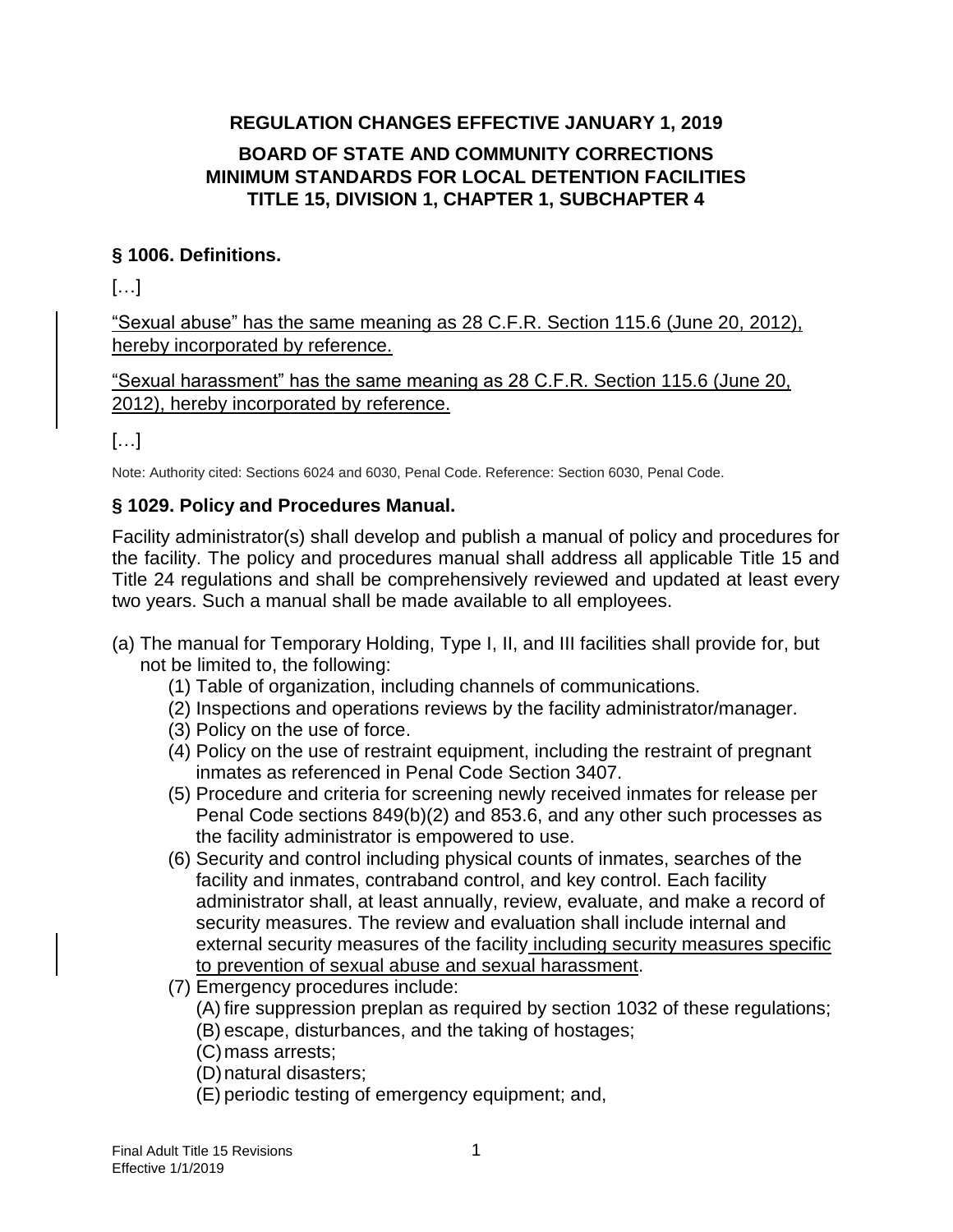- (F) storage, issue, and use of weapons, ammunition, chemical agents, and related security devices.
- (8) Suicide Prevention.
- (9) Segregation of Inmates.
- (10) Zero tolerance in the prevention of sexual abuse and sexual harassment.
- (11) Policy and procedure to detect, prevent, and respond to retaliation against any staff or inmate after reporting any abuse.
- (b) The policies and procedures required in subsections (a)(6) and (a)(7) may be placed in a separate manual to ensure confidentiality.

 $(b)(c)$  The manual for court holding facilities shall include all of the procedures listed in subsection (a), except number (5).

- $\left\{ \Theta \right\}$ (d) The manual for Type IV facilities shall include, in addition to the procedures required in subsection (a), except number (5), procedures for:
	- (1) accounting of inmate funds;
	- (2) community contacts;
	- (3) field supervision;
	- (4) temporary release; and
	- (5) obtaining health care.
- (e) The manual for Temporary Holding, Court Holding, Type I, II, III, and IV facilities shall provide for, but not be limited to, the following:
	- (1) multiple internal ways for inmates to privately report sexual abuse and sexual harassment, retaliation by other inmates or staff for reporting sexual abuse and sexual harassment, and staff neglect or violation of responsibilities that may have contributed to such incidents,
	- (2) a method for uninvolved inmates, family, community members, and other interested third-parties to report sexual abuse or sexual harassment. The method for reporting shall be publicly posted at the facility.

Note: Authority cited: Section 6030, Penal Code. Reference: Section 6030, Penal Code.

#### **§ 1041. Inmate Records.**

- (a) Each facility administrator of a Type I, II, III or IV facility shall develop written policies and procedures for the maintenance of individual inmate records which shall include, but not be limited to, intake information, personal property receipts, commitment papers, court orders, reports of disciplinary actions taken, medical orders issued by the responsible physician and staff response, and non-medical information regarding disabilities and other limitations.
- (b) Each facility administrator shall collect accurate, uniform data for every allegation of sexual abuse at facilities under its direct control and from other facilities with which it contracts for the confinement of its inmates. The data collected shall include, at a minimum, the data necessary to satisfy the reporting requirements of 34 U.S.C. section 30303(a)(1).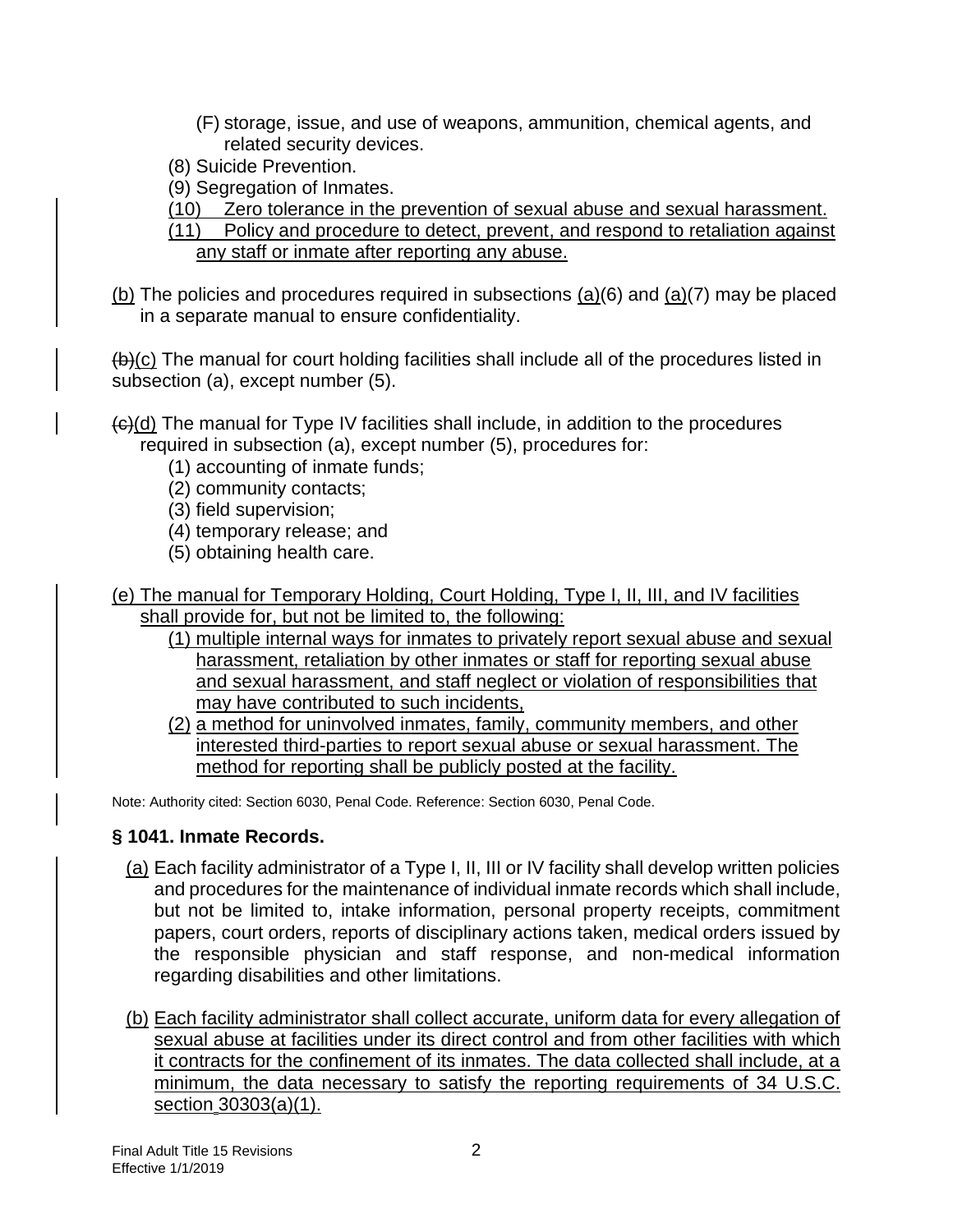Note: Authority cited: Section 6030, Penal Code. Reference: Section 6030, Penal Code.

#### **§ 1050. Classification Plan.**

(a) Each administrator of a temporary holding, Type I, II, or III facility shall develop and implement a written classification plan designed to properly assign inmates to housing units and activities according to the categories of sex, age, criminal sophistication, seriousness of crime charged, physical or mental health needs, assaultive/non-assaultive behavior, risk of being sexually abused or sexually harassed, and other criteria which will provide for the safety of the inmates and staff. Such housing unit assignment shall be accomplished to the extent possible within the limits of the available number of distinct housing units or cells in a facility.

The written classification plan shall be based on objective criteria and include receiving screening performed at the time of intake by trained personnel, and a record of each inmate's classification level, housing restrictions, and housing assignments.

Each administrator of a Type II or III facility shall establish and implement a classification system which will include the use of classification officers or a classification committee in order to properly assign inmates to housing, work, rehabilitation programs, and leisure activities. Such a plan shall include the use of as much information as is available about the inmate and from the inmate and shall provide for a channel of appeal by the inmate to the facility administrator or designee. An inmate who has been sentenced to more than 60 days may request a review of his classification plan no more often than 30 days from his last review.

(b) Each administrator of a court holding facility shall establish and implement a written plan designed to provide for the safety of staff and inmates held at the facility. The plan shall include receiving and transmitting of information regarding inmates who represent unusual risk or hazard while confined at the facility, and the segregation of such inmates to the extent possible within the limits of the court holding facility.

(c) In deciding whether to assign an inmate to a housing area for male or female inmates, and in making other housing and programming assignments, the agency shall consider on a case-by-case basis whether a placement would ensure the inmate's health and safety, and whether the placement would present management or security problems. An inmate's own views with respect to his or her own safety shall be given serious consideration.

Note: Authority cited: Section 6030, Penal Code. Reference: Section 6030, Penal Code.

#### **§ 1069. Inmate Orientation.**

(a) In Type II, III, and IV facilities, the facility administrator shall develop written policies and procedures for the implementation of a program reasonably understandable to inmates designed to orient a newly received inmate at the time of placement in a living area. Such a program shall be published and include, but not be limited to, the following: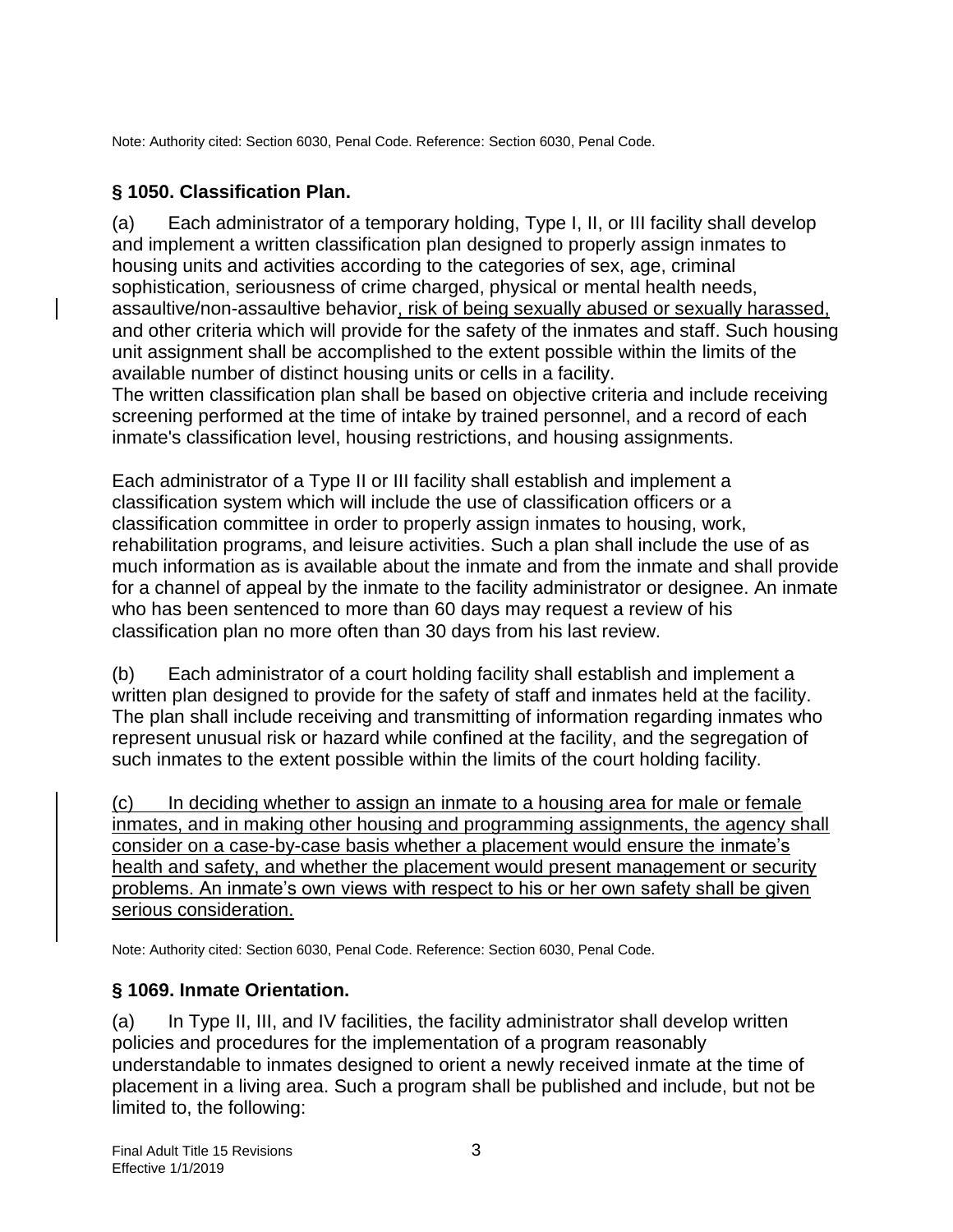(1) correspondence, visiting, and telephone usage rules;

- (2) rules and disciplinary procedures;
- (3) inmate grievance procedures;
- (4) programs and activities available and method of application;
- (5) medical services;
- (6) classification/housing assignments;
- (7) court appearance where scheduled, if known: and,
- (8) voting, including registration.; and,
- (9) zero tolerance policy against sexual abuse and sexual harassment.

(b) In Type I facilities, the facility administrator shall develop written policies and procedures for a program reasonably understandable to non-sentenced detainees to orient an inmate at the time of placement in a living area. Such a program shall be published and include, but not be limited to, the following:

- (1) rules and disciplinary procedures;
- (2) visiting rules;
- (3) availability of personal care items, opportunities for personal hygiene;
- (4) availability of reading and recreational materials; and,
- (5) medical/mental health procedures.

Note: Authority cited: Sections 6024 and 6030, Penal Code. Reference: Section 6030, Penal Code.

#### **§ 1206. Health Care Procedures Manual.**

The health authority shall, in cooperation with the facility administrator, set forth in writing, policies and procedures in conformance with applicable state and federal law, which are reviewed and updated at least every two years and include but are not limited to:

- (a) summoning and application of proper medical aid;
- (b) contact and consultation with other treating health care professionals;
- (c) emergency and non-emergency medical and dental services, including transportation;
- (d) provision for medically required dental and medical prostheses and eyeglasses;
- (e) notification of next of kin or legal guardian in case of serious illness which may result in death;
- (f) provision for screening and care of pregnant and lactating women, including prenatal and postpartum information and health care, including but not limited to access to necessary vitamins as recommended by a doctor, information pertaining to childbirth education and infant care;
- (g) screening, referral and care of mentally disordered and developmentally disabled inmates;
- (h) implementation of special medical programs;
- (i) management of inmates suspected of or confirmed to have communicable diseases;